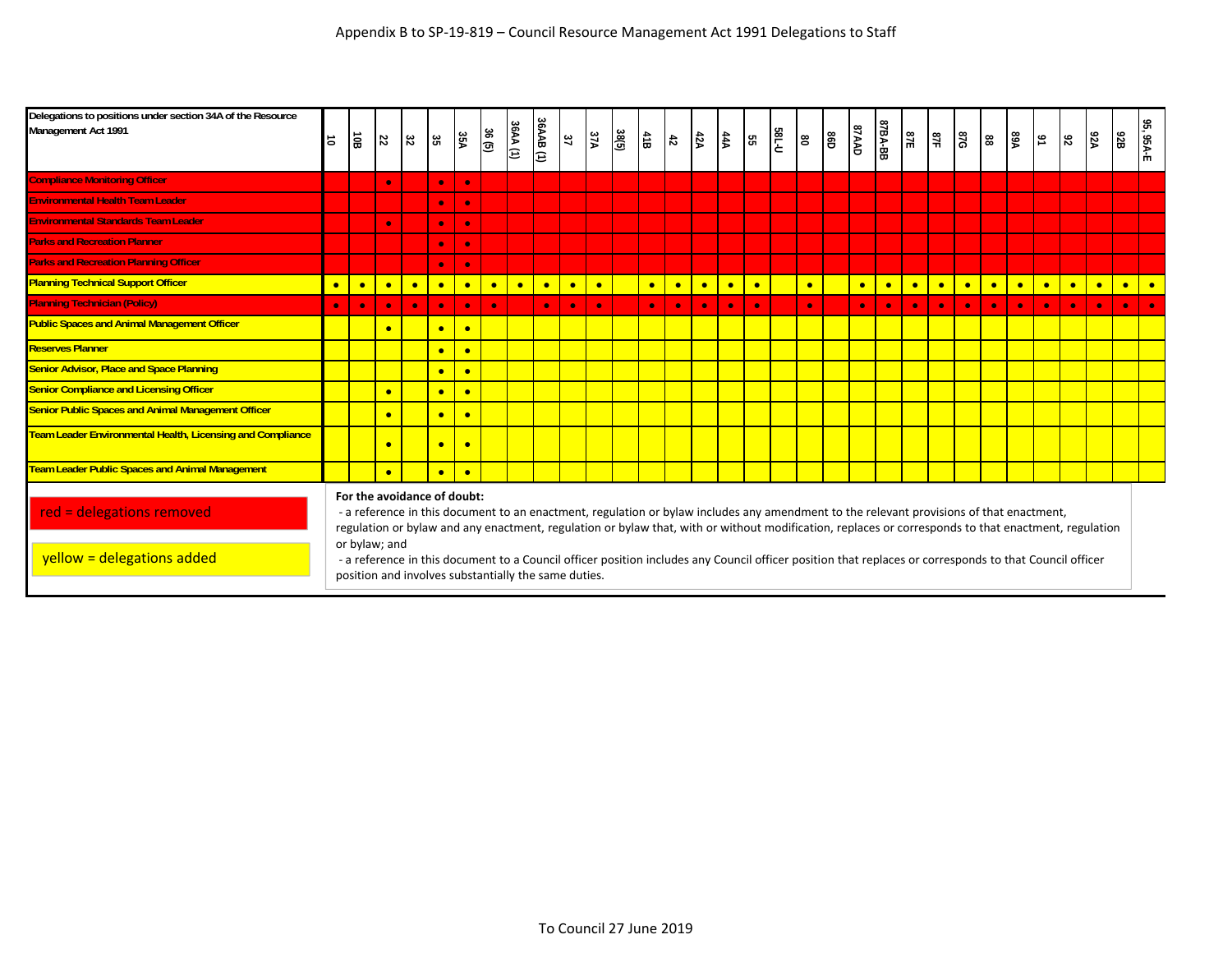| Delegations to positions under section 34A of the Resource<br>Management Act 1991 | 95F       | 98        | $99$      | <b>A9A</b> | $\overline{\mathsf{B}}$ | $\vert \vec{v} \vert$ | ន្ត       | ່ຣ        | $\overrightarrow{5}$ | <b>104A</b> | 104B      | 104C      | 104D      | នៃ        | $\overline{\mathsf{B}}$ | l<br>Si   | <b>108A</b> | 5         | $ \vec{a} $ | 113       | 114       | 124 | 124A | 124B | 124C | $\overline{55}$ | $\overline{56}$ | 151       | $\overline{8}$ | 53        | $\overline{z}$ | 133A      |
|-----------------------------------------------------------------------------------|-----------|-----------|-----------|------------|-------------------------|-----------------------|-----------|-----------|----------------------|-------------|-----------|-----------|-----------|-----------|-------------------------|-----------|-------------|-----------|-------------|-----------|-----------|-----|------|------|------|-----------------|-----------------|-----------|----------------|-----------|----------------|-----------|
| <b>Compliance Monitoring Officer</b>                                              |           |           |           |            |                         |                       |           |           |                      |             |           |           |           |           |                         |           |             |           |             |           |           |     |      |      |      |                 |                 |           |                |           |                |           |
| <b>Environmental Health Team Leader</b>                                           |           |           |           |            |                         |                       |           |           |                      |             |           |           |           |           |                         |           |             |           |             |           |           |     |      |      |      |                 |                 |           |                |           |                |           |
| <b>Environmental Standards Team Leader</b>                                        |           |           |           |            |                         |                       |           |           |                      |             |           |           |           |           |                         |           |             |           |             |           |           |     |      |      |      |                 |                 |           | $\bullet$      | $\bullet$ |                |           |
| <b>Parks and Recreation Planner</b>                                               |           |           |           |            |                         |                       |           |           |                      |             |           |           |           |           |                         |           |             |           |             |           |           |     |      |      |      |                 |                 |           |                |           |                |           |
| <b>Parks and Recreation Planning Officer</b>                                      |           |           |           |            |                         |                       |           |           |                      |             |           |           |           |           |                         |           |             |           |             |           |           |     |      |      |      |                 |                 |           |                |           |                |           |
| <b>Planning Technical Support Officer</b>                                         | $\bullet$ | $\bullet$ | $\bullet$ | $\bullet$  | $\bullet$               | $\bullet$             | $\bullet$ | $\bullet$ | $\bullet$            | $\bullet$   | $\bullet$ | $\bullet$ | $\bullet$ | $\bullet$ | $\bullet$               | $\bullet$ | $\bullet$   | $\bullet$ | $\bullet$   | $\bullet$ | $\bullet$ |     |      |      |      | $\bullet$       | $\bullet$       | $\bullet$ | $\bullet$      | $\bullet$ | $\bullet$      | $\bullet$ |
| <b>Planning Technician (Policy)</b>                                               | $\bullet$ | $\bullet$ | $\bullet$ | $\bullet$  | $\bullet$               | $\bullet$             | $\bullet$ | $\bullet$ | $\bullet$            | $\bullet$   | $\bullet$ | $\bullet$ | $\bullet$ | $\bullet$ | $\bullet$               | $\bullet$ | $\bullet$   | $\bullet$ | $\bullet$   | $\bullet$ | $\bullet$ |     |      |      |      | $\bullet$       | $\bullet$       | $\bullet$ | $\bullet$      | $\bullet$ | $\bullet$      | $\bullet$ |
| <b>Public Spaces and Animal Management Officer</b>                                |           |           |           |            |                         |                       |           |           |                      |             |           |           |           |           |                         |           |             |           |             |           |           |     |      |      |      |                 |                 |           |                |           |                |           |
| <b>Reserves Planner</b>                                                           |           |           |           |            |                         |                       |           |           |                      |             |           |           |           |           |                         |           |             |           |             |           |           |     |      |      |      |                 |                 |           |                |           |                |           |
| <b>Senior Advisor, Place and Space Planning</b>                                   |           |           |           |            |                         |                       |           |           |                      |             |           |           |           |           |                         |           |             |           |             |           |           |     |      |      |      |                 |                 |           |                |           |                |           |
| <b>Senior Compliance and Licensing Officer</b>                                    |           |           |           |            |                         |                       |           |           |                      |             |           |           |           |           |                         |           |             |           |             |           |           |     |      |      |      |                 |                 |           |                |           |                |           |
| <b>Senior Public Spaces and Animal Management Officer</b>                         |           |           |           |            |                         |                       |           |           |                      |             |           |           |           |           |                         |           |             |           |             |           |           |     |      |      |      |                 |                 |           |                |           |                |           |
| <b>Team Leader Environmental Health, Licensing and Compliance</b>                 |           |           |           |            |                         |                       |           |           |                      |             |           |           |           |           |                         |           |             |           |             |           |           |     |      |      |      |                 |                 |           |                |           |                |           |
| <b>Team Leader Public Spaces and Animal Management</b>                            |           |           |           |            |                         |                       |           |           |                      |             |           |           |           |           |                         |           |             |           |             |           |           |     |      |      |      |                 |                 |           |                |           |                |           |
| red = delegations removed                                                         |           |           |           |            |                         |                       |           |           |                      |             |           |           |           |           |                         |           |             |           |             |           |           |     |      |      |      |                 |                 |           |                |           |                |           |

yellow = delegations added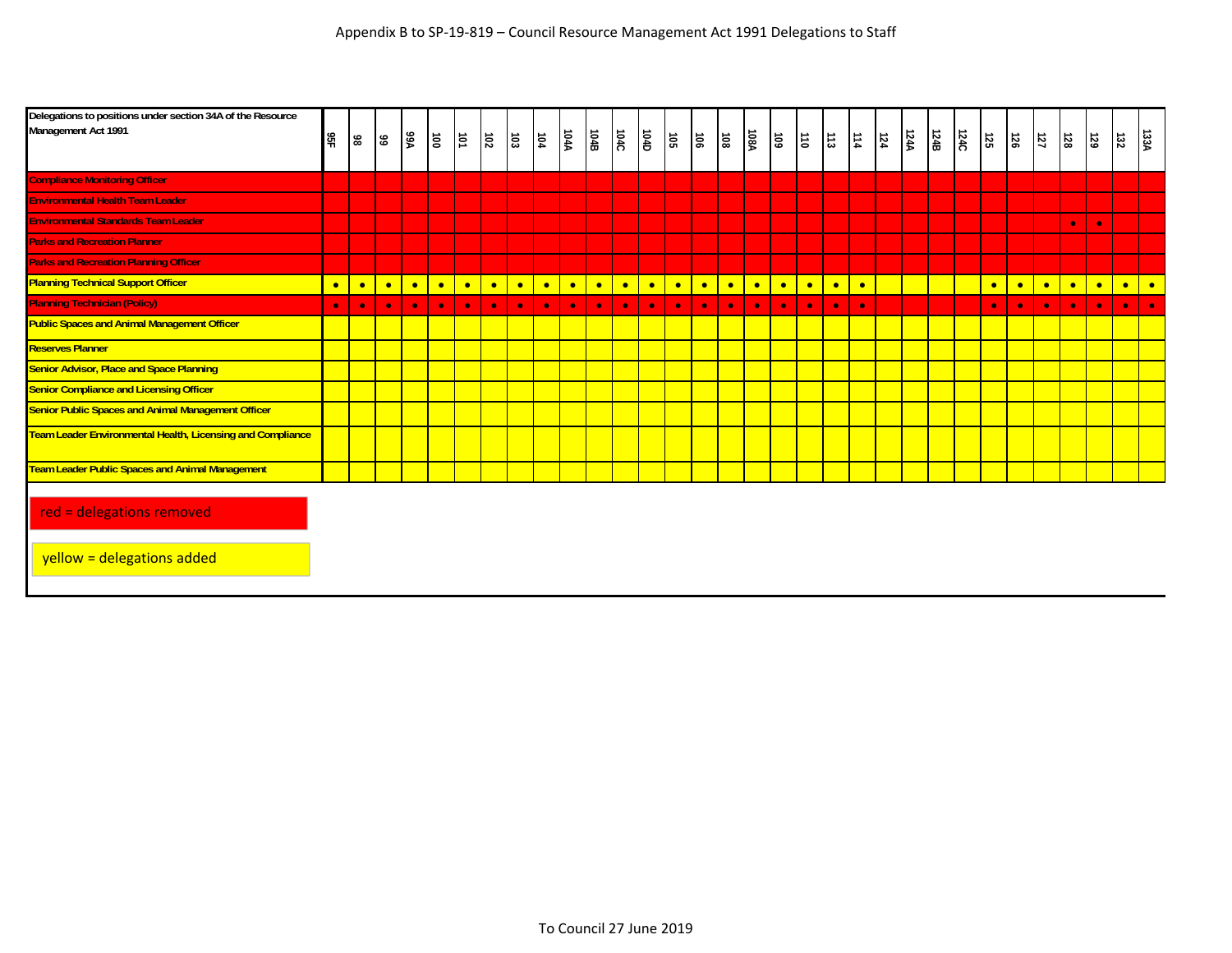| Delegations to positions under section 34A of the Resource<br>Management Act 1991 | 134 | 138       | 139       | 139A      | 86t       | <b>149G</b> | M6tL      | 149 ZD    | 168       | 168A      | 691       | $\overline{\overline{11}}$ | $\overline{173}$ | $\frac{17}{4}$ | $175\,$   | $\overline{z}$ | 176A      | $\overline{3}$ | 181(3)    | 184 | <b>A99A</b> | <b>06L</b> | $\overline{33}$ | $\frac{194}{194}$ | <b>A361</b> | 198 A-M   | $\overline{\omega}$ | $\mathbb{Z}$ | 222       | 223       | 224       | 226 (1)(e) |
|-----------------------------------------------------------------------------------|-----|-----------|-----------|-----------|-----------|-------------|-----------|-----------|-----------|-----------|-----------|----------------------------|------------------|----------------|-----------|----------------|-----------|----------------|-----------|-----|-------------|------------|-----------------|-------------------|-------------|-----------|---------------------|--------------|-----------|-----------|-----------|------------|
| <b>Compliance Monitoring Officer</b>                                              |     |           |           |           |           |             |           |           |           |           |           |                            |                  |                |           |                |           |                |           |     |             |            |                 |                   |             |           |                     |              |           |           |           |            |
| <b>Environmental Health Team Leader</b>                                           |     |           |           |           |           |             |           |           |           |           |           |                            |                  |                |           |                |           |                |           |     |             |            |                 |                   |             |           |                     |              |           |           |           |            |
| <b>Environmental Standards Team Leader</b>                                        |     |           |           |           |           |             |           |           |           |           |           |                            |                  |                |           |                |           |                |           |     |             |            |                 |                   |             |           |                     |              | $\bullet$ | $\bullet$ | $\bullet$ |            |
| <b>Parks and Recreation Planner</b>                                               |     |           |           |           |           |             |           |           |           |           |           |                            |                  |                |           |                |           |                |           |     |             |            |                 |                   |             |           |                     |              |           |           |           |            |
| <b>Parks and Recreation Planning Officer</b>                                      |     |           |           |           |           |             |           |           |           |           |           |                            |                  |                |           |                |           |                |           |     |             |            |                 |                   |             |           |                     |              |           |           |           |            |
| <b>Planning Technical Support Officer</b>                                         |     | $\bullet$ | $\bullet$ | $\bullet$ | $\bullet$ | $\bullet$   | $\bullet$ | $\bullet$ | $\bullet$ | $\bullet$ | $\bullet$ | $\bullet$                  | $\bullet$        | $\bullet$      | $\bullet$ |                | $\bullet$ |                | $\bullet$ |     | $\bullet$   | $\bullet$  |                 |                   | $\bullet$   | $\bullet$ | $\bullet$           | $\bullet$    | $\bullet$ | $\bullet$ | $\bullet$ | $\bullet$  |
| <b>Planning Technician (Policy)</b>                                               |     | $\bullet$ | $\bullet$ | $\bullet$ |           |             |           | $\bullet$ | $\bullet$ | $\bullet$ | $\bullet$ |                            | $\bullet$        |                | $\bullet$ |                | $\bullet$ |                | $\bullet$ |     |             | $\bullet$  |                 |                   |             |           | $\bullet$           | $\bullet$    | $\bullet$ | $\bullet$ | $\bullet$ | $\bullet$  |
| <b>Public Spaces and Animal Management Officer</b>                                |     |           |           |           |           |             |           |           |           |           |           |                            |                  |                |           |                |           |                |           |     |             |            |                 |                   |             |           |                     |              |           |           |           |            |
| <b>Reserves Planner</b>                                                           |     |           |           |           |           |             |           |           |           |           |           |                            |                  |                |           |                |           |                |           |     |             |            |                 |                   |             |           |                     |              |           |           |           |            |
| <b>Senior Advisor, Place and Space Planning</b>                                   |     |           |           |           |           |             |           |           |           |           |           |                            |                  |                |           |                |           |                |           |     |             |            |                 |                   |             |           |                     |              |           |           |           |            |
| <b>Senior Compliance and Licensing Officer</b>                                    |     |           |           |           |           |             |           |           |           |           |           |                            |                  |                |           |                |           |                |           |     |             |            |                 |                   |             |           |                     |              |           |           |           |            |
| <b>Senior Public Spaces and Animal Management Officer</b>                         |     |           |           |           |           |             |           |           |           |           |           |                            |                  |                |           |                |           |                |           |     |             |            |                 |                   |             |           |                     |              |           |           |           |            |
| <b>Team Leader Environmental Health, Licensing and Compliance</b>                 |     |           |           |           |           |             |           |           |           |           |           |                            |                  |                |           |                |           |                |           |     |             |            |                 |                   |             |           |                     |              |           |           |           |            |
| <b>Team Leader Public Spaces and Animal Management</b>                            |     |           |           |           |           |             |           |           |           |           |           |                            |                  |                |           |                |           |                |           |     |             |            |                 |                   |             |           |                     |              |           |           |           |            |
| red = delegations removed                                                         |     |           |           |           |           |             |           |           |           |           |           |                            |                  |                |           |                |           |                |           |     |             |            |                 |                   |             |           |                     |              |           |           |           |            |

yellow = delegations added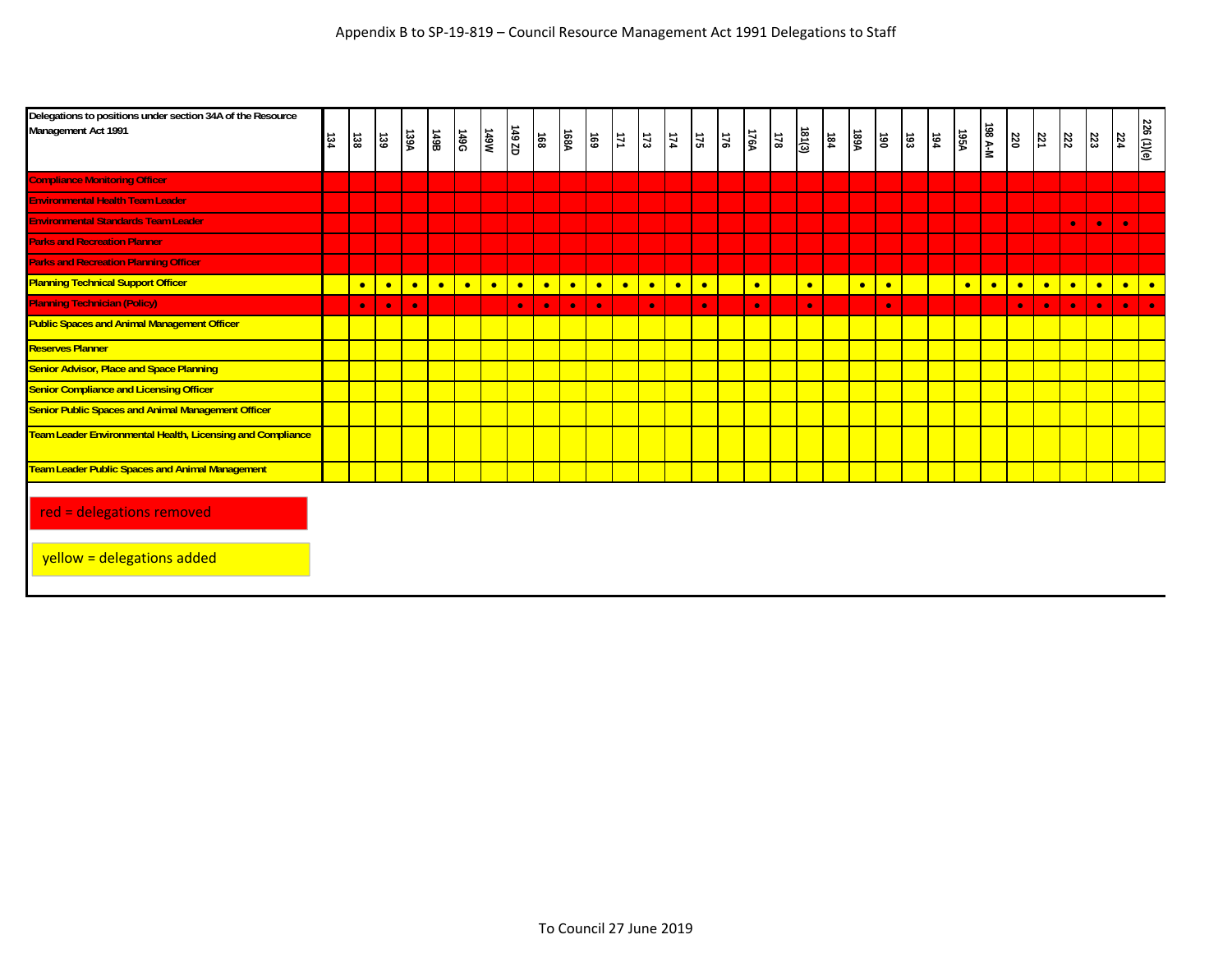| Delegations to positions under section 34A of the Resource<br>Management Act 1991 | 227       | 234       | 235       | 237       | 237 B-H   | 240       | $\frac{241}{2}$ | 243       | 267(2) | 267(1A)(b) | 268A(3)(b) | $rac{31}{2}$ | 314-321   | 322-324   | 325A      | 327       | 328       | ន្ល       | 332       | 333       | នៃ        | 338       | 343B      | 343C      | Sch 1 cl1A | Sch1cl3   | Sch 1 cl3A | Sch1 cl3B | Sch 1 cl4 | Sch 1 cl4A | Sch 1 cl5 | Sch 1 cl5A |
|-----------------------------------------------------------------------------------|-----------|-----------|-----------|-----------|-----------|-----------|-----------------|-----------|--------|------------|------------|--------------|-----------|-----------|-----------|-----------|-----------|-----------|-----------|-----------|-----------|-----------|-----------|-----------|------------|-----------|------------|-----------|-----------|------------|-----------|------------|
| <b>Compliance Monitoring Officer</b>                                              |           |           |           |           |           |           |                 |           |        |            |            |              | $\bullet$ | $\bullet$ | $\bullet$ | $\bullet$ | $\bullet$ | $\bullet$ | $\bullet$ | $\bullet$ | $\bullet$ |           | $\bullet$ | $\bullet$ |            |           |            |           |           |            |           |            |
| <b>Environmental Health Team Leader</b>                                           |           |           |           |           |           |           |                 |           |        |            |            |              |           | $\bullet$ | $\bullet$ | $\bullet$ | $\bullet$ |           | $\bullet$ | $\bullet$ | $\bullet$ |           | $\bullet$ | $\bullet$ |            |           |            |           |           |            |           |            |
| <b>Environmental Standards Team Leader</b>                                        |           |           |           |           |           |           |                 |           |        |            |            |              | $\bullet$ | $\bullet$ | $\bullet$ | $\bullet$ | $\bullet$ | $\bullet$ | $\bullet$ | $\bullet$ | $\bullet$ | $\bullet$ | $\bullet$ | $\bullet$ |            |           |            |           |           |            |           |            |
| <b>Parks and Recreation Planner</b>                                               |           |           |           |           |           |           |                 |           |        |            |            |              |           |           |           |           |           |           |           | $\bullet$ |           |           |           |           |            |           |            |           |           |            |           |            |
| <b>Parks and Recreation Planning Officer</b>                                      |           |           |           |           |           |           |                 |           |        |            |            |              |           |           |           |           |           |           |           | $\bullet$ |           |           |           |           |            |           |            |           |           |            |           |            |
| <b>Planning Technical Support Officer</b>                                         | $\bullet$ | $\bullet$ | $\bullet$ | $\bullet$ | $\bullet$ | $\bullet$ | $\bullet$       | $\bullet$ |        |            |            |              |           | $\bullet$ | $\bullet$ | $\bullet$ | $\bullet$ | $\bullet$ | $\bullet$ | $\bullet$ | $\bullet$ | $\bullet$ | $\bullet$ | $\bullet$ |            | $\bullet$ | $\bullet$  | $\bullet$ | $\bullet$ |            |           |            |
| <b>Planning Technician (Policy)</b>                                               | $\bullet$ | $\bullet$ | $\bullet$ | $\bullet$ | $\bullet$ | $\bullet$ | $\bullet$       | $\bullet$ |        |            |            |              | $\bullet$ | $\bullet$ | $\bullet$ | $\bullet$ | $\bullet$ |           | $\bullet$ | $\bullet$ | $\bullet$ |           | $\bullet$ | $\bullet$ | $\bullet$  | $\bullet$ | $\bullet$  | $\bullet$ | $\bullet$ | $\bullet$  |           |            |
| <b>Public Spaces and Animal Management Officer</b>                                |           |           |           |           |           |           |                 |           |        |            |            |              | $\bullet$ | $\bullet$ | $\bullet$ | $\bullet$ | $\bullet$ | $\bullet$ |           |           | $\bullet$ |           |           |           |            |           |            |           |           |            |           |            |
| <b>Reserves Planner</b>                                                           |           |           |           |           |           |           |                 |           |        |            |            |              |           |           |           |           |           |           |           | $\bullet$ |           |           |           |           |            |           |            |           |           |            |           |            |
| <b>Senior Advisor, Place and Space Planning</b>                                   |           |           |           |           |           |           |                 |           |        |            |            |              |           |           |           |           |           |           |           | $\bullet$ |           |           |           |           |            |           |            |           |           |            |           |            |
| <b>Senior Compliance and Licensing Officer</b>                                    |           |           |           |           |           |           |                 |           |        |            |            |              | $\bullet$ | $\bullet$ | $\bullet$ | $\bullet$ | $\bullet$ | $\bullet$ | $\bullet$ | $\bullet$ | $\bullet$ | $\bullet$ | $\bullet$ | $\bullet$ |            |           |            |           |           |            |           |            |
| <b>Senior Public Spaces and Animal Management Officer</b>                         |           |           |           |           |           |           |                 |           |        |            |            |              | $\bullet$ | $\bullet$ | $\bullet$ | $\bullet$ | $\bullet$ | $\bullet$ | $\bullet$ | $\bullet$ | $\bullet$ | $\bullet$ | $\bullet$ | $\bullet$ |            |           |            |           |           |            |           |            |
| Team Leader Environmental Health, Licensing and Compliance                        |           |           |           |           |           |           |                 |           |        |            |            |              | $\bullet$ | $\bullet$ | $\bullet$ | $\bullet$ | $\bullet$ | $\bullet$ | $\bullet$ | $\bullet$ | $\bullet$ | $\bullet$ | $\bullet$ | $\bullet$ |            |           |            |           |           |            |           |            |
| Team Leader Public Spaces and Animal Management                                   |           |           |           |           |           |           |                 |           |        |            |            |              | $\bullet$ | $\bullet$ | $\bullet$ | $\bullet$ | $\bullet$ | $\bullet$ | $\bullet$ | $\bullet$ | $\bullet$ | $\bullet$ | $\bullet$ | $\bullet$ |            |           |            |           |           |            |           |            |
| red = delegations removed                                                         |           |           |           |           |           |           |                 |           |        |            |            |              |           |           |           |           |           |           |           |           |           |           |           |           |            |           |            |           |           |            |           |            |

yellow = delegations added